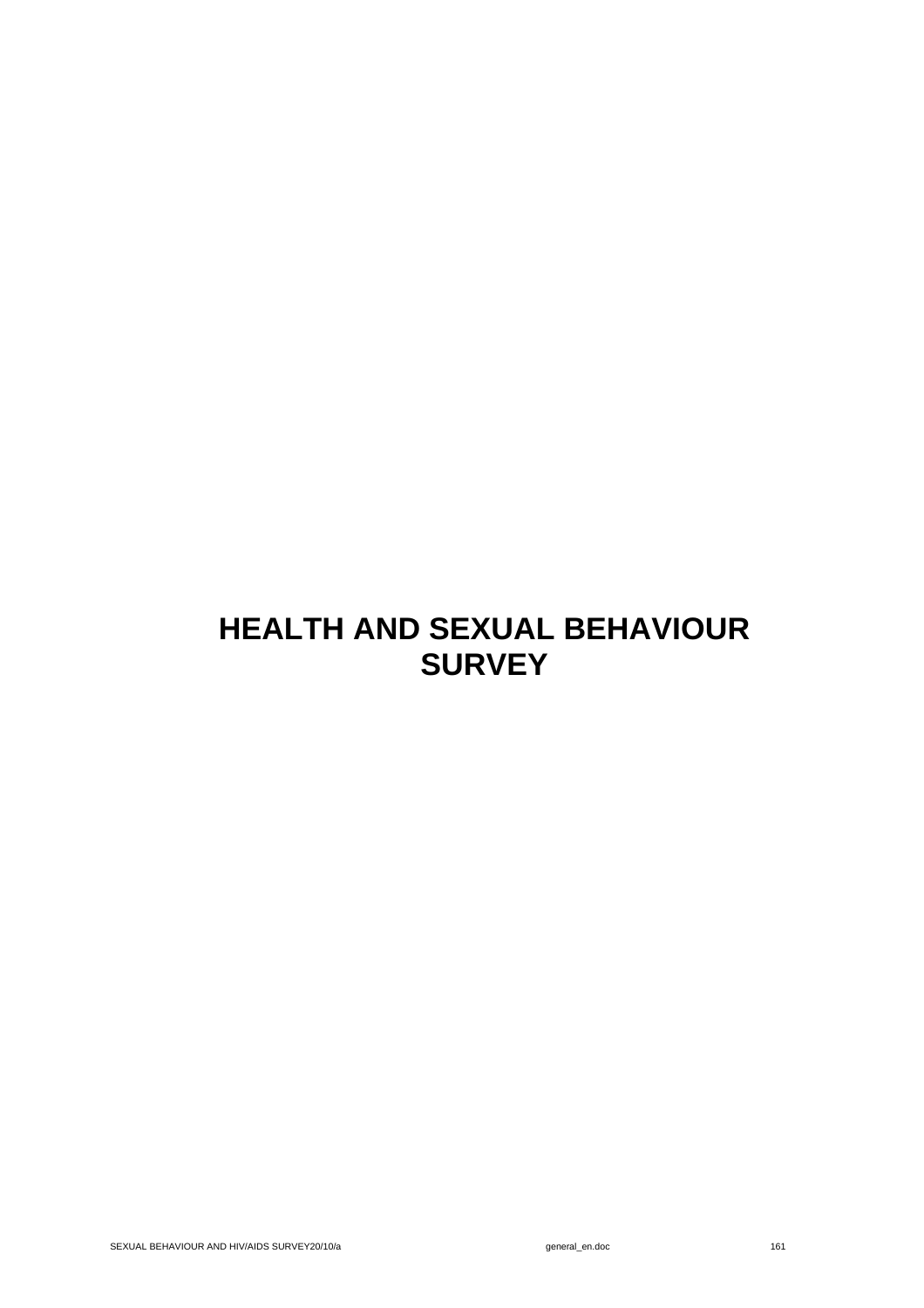The information requested is strictly confidential and anonymous, and is protected by statistical secrecy, as envisaged in the Law on the Public Statistical Services.

The personal information obtained by the statistical services, both directly from the respondents as well as from administrative sources, will be the object of protection and is covered by statistical secrecy (Art. 13.1 of the Law on the Public Statistical Services). All personnel will have the obligation of preserving statistical secrecy.

The INE thanks you for your collaboration, which is of significant importance and value.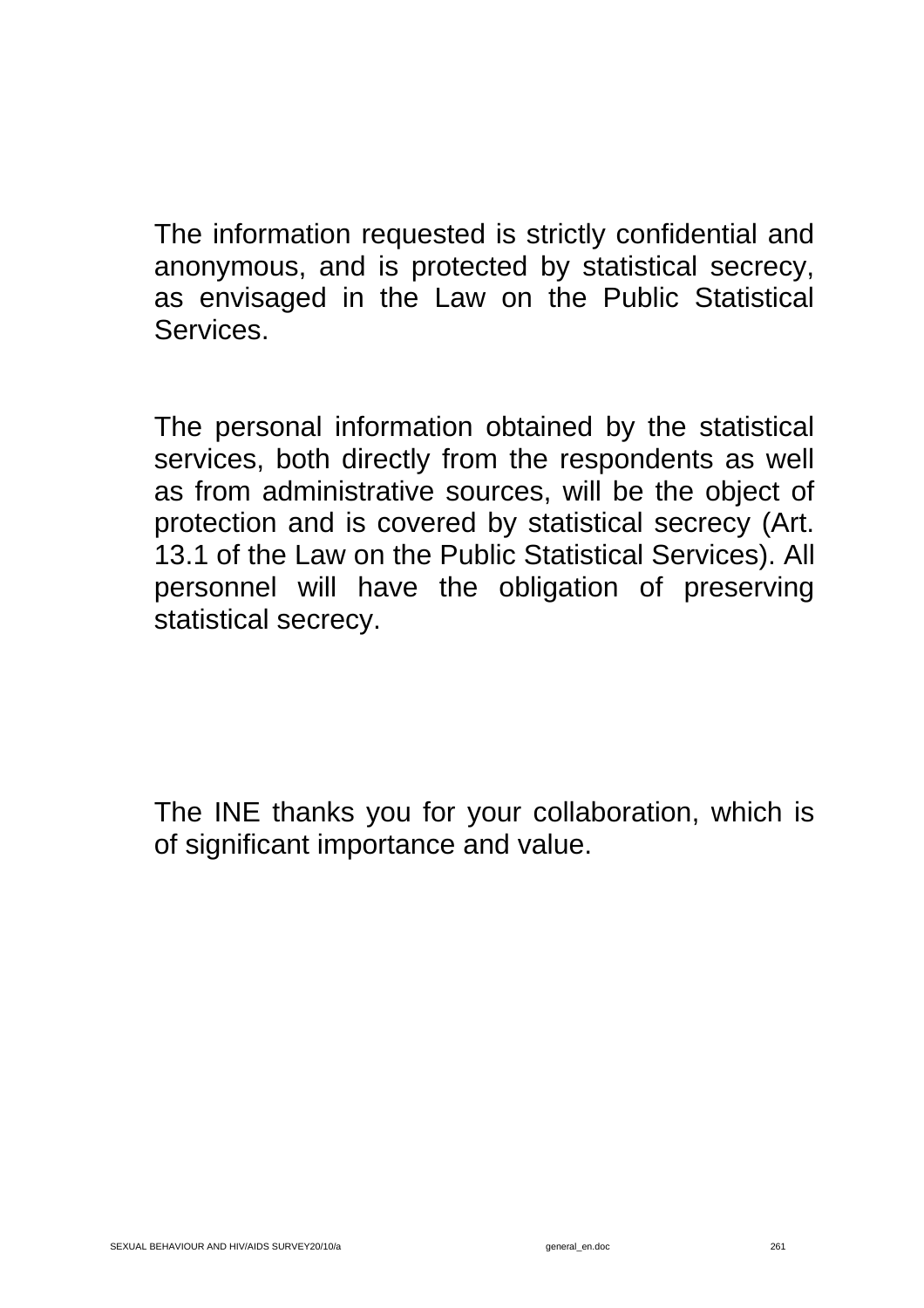## SECTION A: SOCIO-DEMOGRAPHIC CHARACTERISTICS

**The questions in this section refer to the population's demographic and social characteristics, i.e. age, sex, marital status, educational level, economic activity and other social features.** 

| $1 -$ Sex                                                                       |              |          |          |
|---------------------------------------------------------------------------------|--------------|----------|----------|
|                                                                                 |              |          | 1        |
|                                                                                 |              |          | ]6       |
| 2.- Date of birth                                                               |              |          |          |
|                                                                                 |              |          |          |
|                                                                                 |              |          |          |
| 3.- Place of birth                                                              |              |          |          |
|                                                                                 |              |          |          |
| Other country $\Box$ 6 $\rightarrow$ Country $\Box$ $\Box$ $\Box$ $\Box$        |              |          |          |
| 4.- Highest level of general studies and/or vocational training completed<br>.  |              |          |          |
| Highest level of general studies and/or vocational training completed by father |              |          |          |
| Highest level of general studies and/or vocational training completed by mother |              |          |          |
|                                                                                 | 1.Respondent | 2.Father | 3.Mother |
|                                                                                 |              |          |          |
| 2. Complete or incomplete primary education ____________                        |              |          |          |
| 3. First cycle general secondary education                                      |              |          |          |
|                                                                                 |              |          |          |
| 5. Second cycle general secondary education                                     |              |          |          |
| 6. Advanced vocational training <b>COVID-1000</b> COVID-1000                    |              |          |          |
|                                                                                 |              |          |          |
| 8. Does not know father's or mother's educational level                         |              |          |          |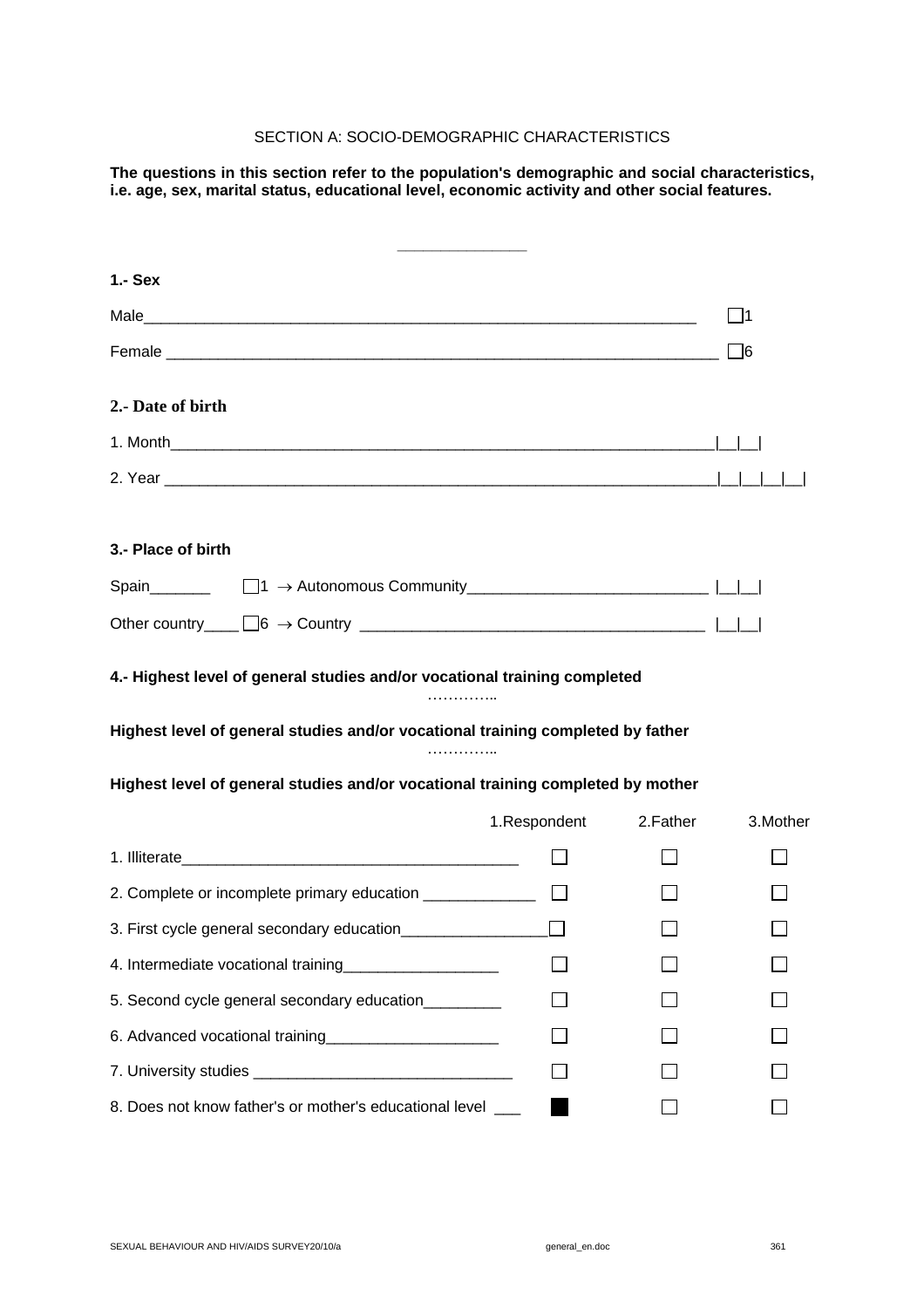## **5.- As regards your economic activity during the last 12 months, which situation have you been in most of the time?**

|                                                                                                                                                  | $\Box$ 2    |
|--------------------------------------------------------------------------------------------------------------------------------------------------|-------------|
|                                                                                                                                                  |             |
|                                                                                                                                                  | $\Box$ 4    |
|                                                                                                                                                  | $\square$ 5 |
|                                                                                                                                                  | $\Box$ 6    |
|                                                                                                                                                  | $\Box$ 7    |
| Dedicated mainly to housework (non economic activity)____________________________                                                                |             |
| Volunteer (NGO, parish work, etc.) [2010] [2010] [2010] [2010] [2010] [2010] [2010] [2010] [2010] [2010] [2010                                   | $\Box$ 9    |
| Another situation without performing economic activity:<br>(independently wealthy, receiving some type of public or private aid, etc.) $\Box$ 10 |             |

## **6.- As regards your economic activity last week, which situation applies?** You may check more than one option.

|                                                                                                                                                    |      | $2 \implies$ go to question 8 |
|----------------------------------------------------------------------------------------------------------------------------------------------------|------|-------------------------------|
|                                                                                                                                                    |      |                               |
|                                                                                                                                                    |      |                               |
|                                                                                                                                                    | ヿ5   |                               |
|                                                                                                                                                    | 16   |                               |
|                                                                                                                                                    | - 17 | $\Rightarrow$ go to 7         |
| Dedicated mainly to housework (non economic activity)                                                                                              | - 18 |                               |
| Volunteer (NGO, parish work, etc.) [19] Montegaler (NGO, parish work, etc.)                                                                        | - 19 |                               |
| Another situation without performing economic activity:<br>(independently wealthy, receiving some type of public or private aid, etc.) $\Box$ [10] |      |                               |
|                                                                                                                                                    |      |                               |

## **7.- Even if you were not working last week, have you worked for at least a full month in your life?**

| <b>YES</b> |                                          |
|------------|------------------------------------------|
| <b>NC</b>  | $\Box$ 6 $\Rightarrow$ go to question 10 |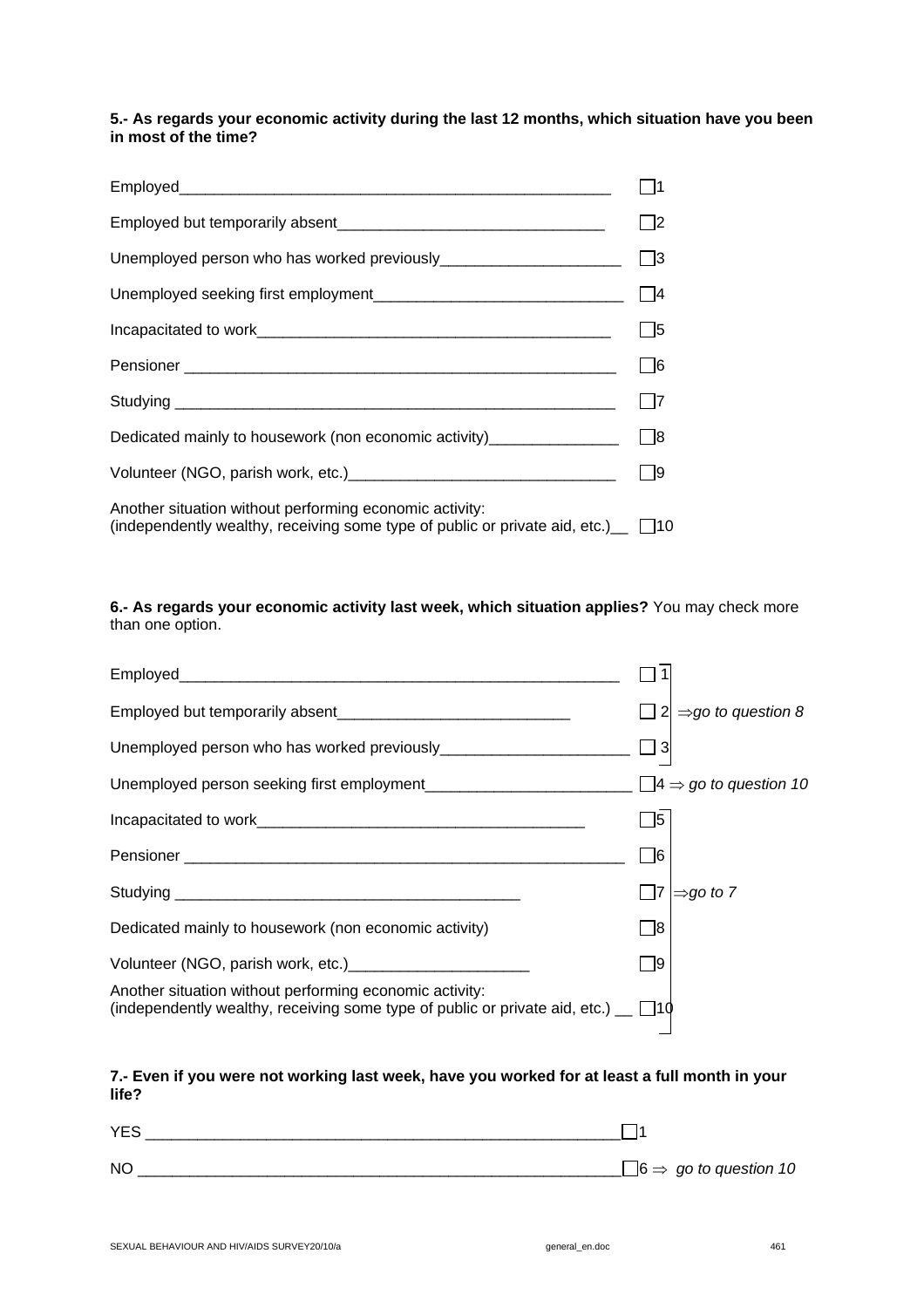**8.- What is/was the occupation, profession or trade that you carry or carried out in your last employment?** If you carry or carried out several simultaneously, please indicate main employment.

| r. |  |
|----|--|
|    |  |

#### **9.- What is/was your professional situation in the occupation you carry or carried out in that last employment?**

| Employer (entrepreneur or professional with employees)__________________________                 | $\Box$ 1                 |
|--------------------------------------------------------------------------------------------------|--------------------------|
| Entrepreneur without employees or independent worker____________________________                 | $\overline{\phantom{a}}$ |
| Family assistance (without regulated remuneration in the family company or business)_____        | $\Box$ 3                 |
| Fixed wage earner (with salary, on commission, wage, etc., permanently employed) $\Box$          |                          |
| Temporary wage earner or intern (with salary, on commission, wage, etc., temporarily employed or | $\Box$ 5                 |
|                                                                                                  | - 16                     |
|                                                                                                  | - 17                     |
| <b>10.- Marital status</b>                                                                       |                          |
|                                                                                                  | $\mathsf{I}$             |
|                                                                                                  | -12                      |
|                                                                                                  | $\Box$ 3                 |
|                                                                                                  | $\vert$ 14               |
| Widowed                                                                                          | $\sqrt{5}$               |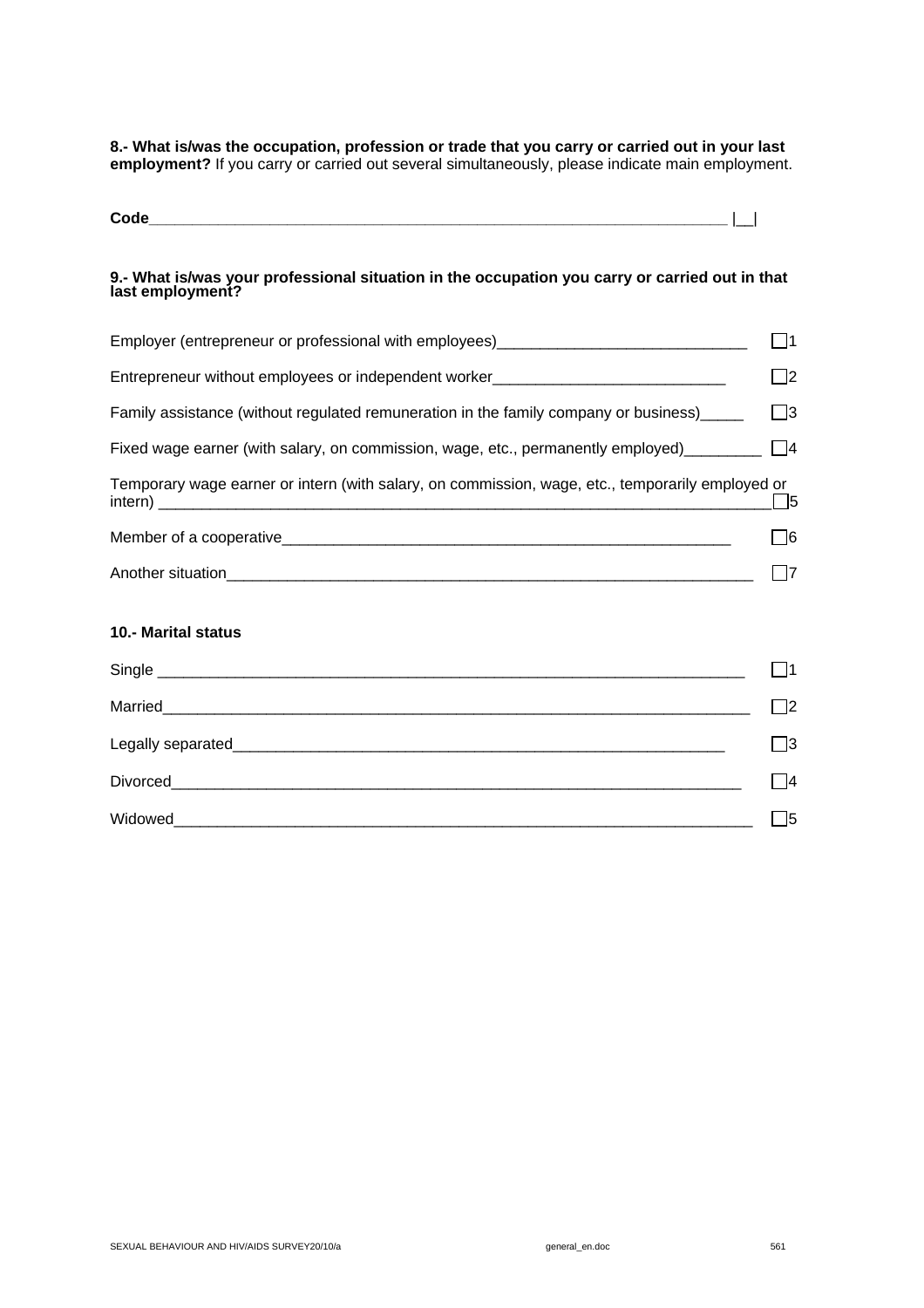## **SECTION B: LIFE STYLES**

**The questions in this section refer to the population's lifestyles, in other words, cohabitation with other persons, alcohol intake, leisure activities and other characteristics typical of lifestyles.** 

**\_\_\_\_\_\_\_\_\_\_\_\_\_\_\_\_** 

| 11.- Have you lived alone or with others persons during the last 12 months? |                                          |  |
|-----------------------------------------------------------------------------|------------------------------------------|--|
| With others                                                                 | l 11                                     |  |
| Alone                                                                       | $\Box$ 6 $\Rightarrow$ go to question 13 |  |

**12.- With which of following have you lived during most part of the 12 months?** You may check more than one option.

| Father/ Mother/ Tutor (including adoptive parents)/ In-laws    | l 12 |
|----------------------------------------------------------------|------|
| Children (including adopted) ______________________            |      |
| Spouse or partner's children, who are not your own ___________ | 14   |
|                                                                | 15   |
|                                                                |      |
|                                                                |      |

#### **13.- How often have you been out at night (leisure, supper, etc.) in the last 12 months?**

| Three or more days a week |  |
|---------------------------|--|
| One or two days a week    |  |
| One to three days a month |  |
| Less than one day a month |  |
| None                      |  |

## **14**.- **How often have you slept away from home for work or study reasons over the last 12 months? (Do not consider sleeping away from home during holidays, health problems, family causes, etc.).**

| Three or more days a week |  |
|---------------------------|--|
|                           |  |
| One to three days a month |  |
| Less than one day a month |  |
| None                      |  |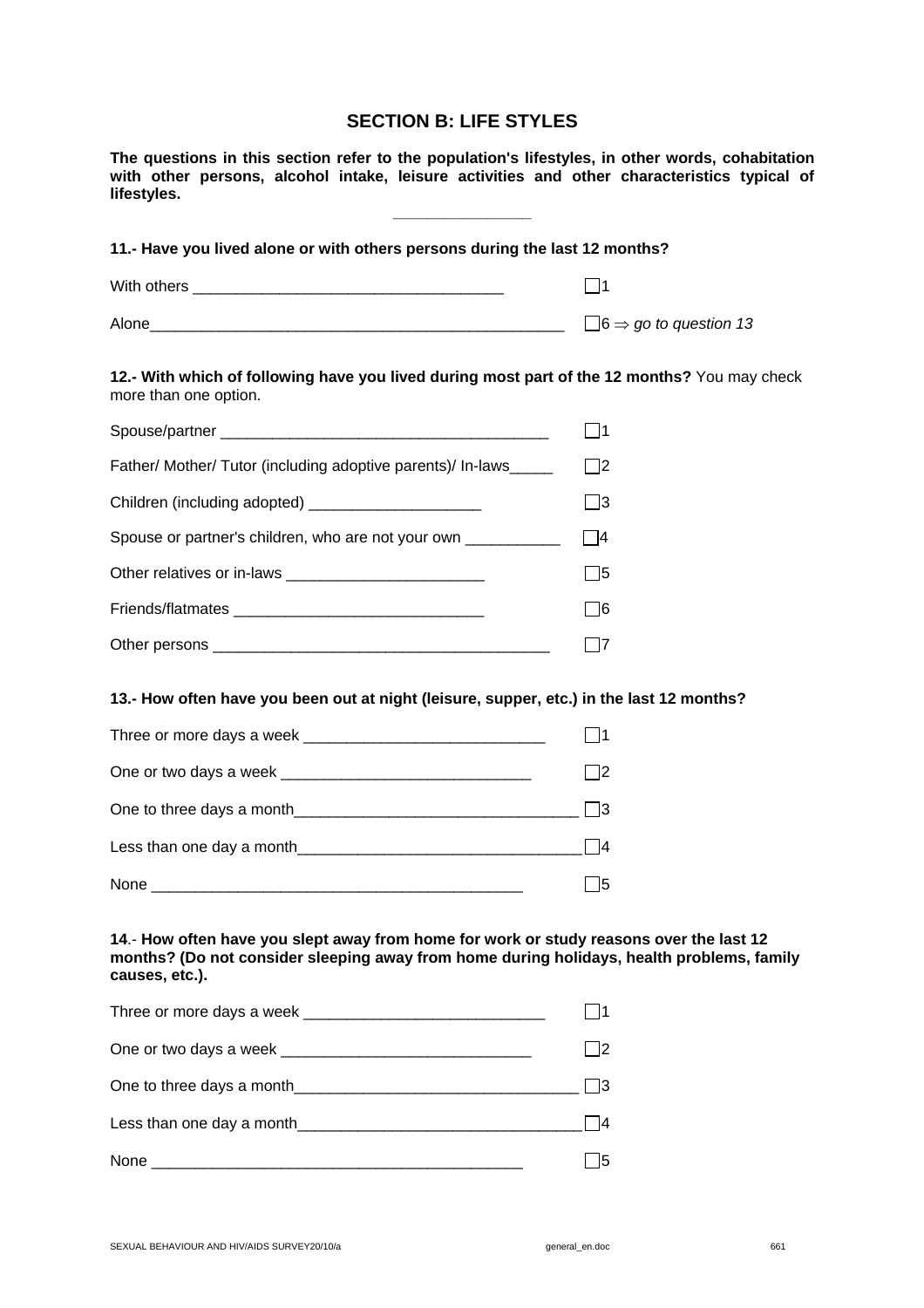| As you know, some people drink wine, beer or other alcoholic beverages, either with their<br>lunch, with snacks, at celebrations, when going out with friends or in other circumstances.<br>The following questions, 15 to 18, refer to alcohol intake. Alcoholic beverages mean beer, wine,<br>spirits (like vermouth, pacharán, sloe gin, gin, whisky, etc.), or mixes of these beverages or<br>spirits with soft drinks. |          |  |
|-----------------------------------------------------------------------------------------------------------------------------------------------------------------------------------------------------------------------------------------------------------------------------------------------------------------------------------------------------------------------------------------------------------------------------|----------|--|
|                                                                                                                                                                                                                                                                                                                                                                                                                             |          |  |
| 15.- Have you drunken alcoholic beverages during the last 12 months?                                                                                                                                                                                                                                                                                                                                                        |          |  |
|                                                                                                                                                                                                                                                                                                                                                                                                                             |          |  |
|                                                                                                                                                                                                                                                                                                                                                                                                                             |          |  |
| 16.- How often have you drunken alcoholic beverages of any kind during the last 12 months?                                                                                                                                                                                                                                                                                                                                  |          |  |
|                                                                                                                                                                                                                                                                                                                                                                                                                             | $\Box$ 1 |  |
| Four to six days a week________                                                                                                                                                                                                                                                                                                                                                                                             | $\Box$ 2 |  |
| Two to three days a week _______                                                                                                                                                                                                                                                                                                                                                                                            | $\Box$ 3 |  |
| One day a week ___________________                                                                                                                                                                                                                                                                                                                                                                                          | $\Box$ 4 |  |
| One day every fortnight                                                                                                                                                                                                                                                                                                                                                                                                     | $\Box$ 5 |  |
|                                                                                                                                                                                                                                                                                                                                                                                                                             | $\Box$ 6 |  |
|                                                                                                                                                                                                                                                                                                                                                                                                                             |          |  |
| 17.- When you drink alcoholic beverages, approximately, how many drinks do you usually have<br>a day in requilar situations i.e. not parties or other special occasions?                                                                                                                                                                                                                                                    |          |  |

**a day, in regular situations, i.e. not parties or other special occasions?** 

| One or two drinks or beers    |            |
|-------------------------------|------------|
| Three or four drinks or beers | l 12       |
| Five or six drinks or beers   | $\vert$ 13 |
| More than six drinks or beers |            |

## **18**.- **Almost everyone has got drunk at sometime.**

**Over the last 30 days, how often would you say you have been drunk, even if just slightly?** If you did not get drunk, enter 0. If you do not want to answer, write 99.

No. of days \_\_\_\_\_\_\_\_\_\_\_\_\_\_\_\_\_\_\_\_\_\_\_\_\_

## **19.- Some people inject drugs. Have you ever injected drugs?**

| ۰ |  |  |
|---|--|--|
|   |  |  |

| ۰ |  |
|---|--|
|   |  |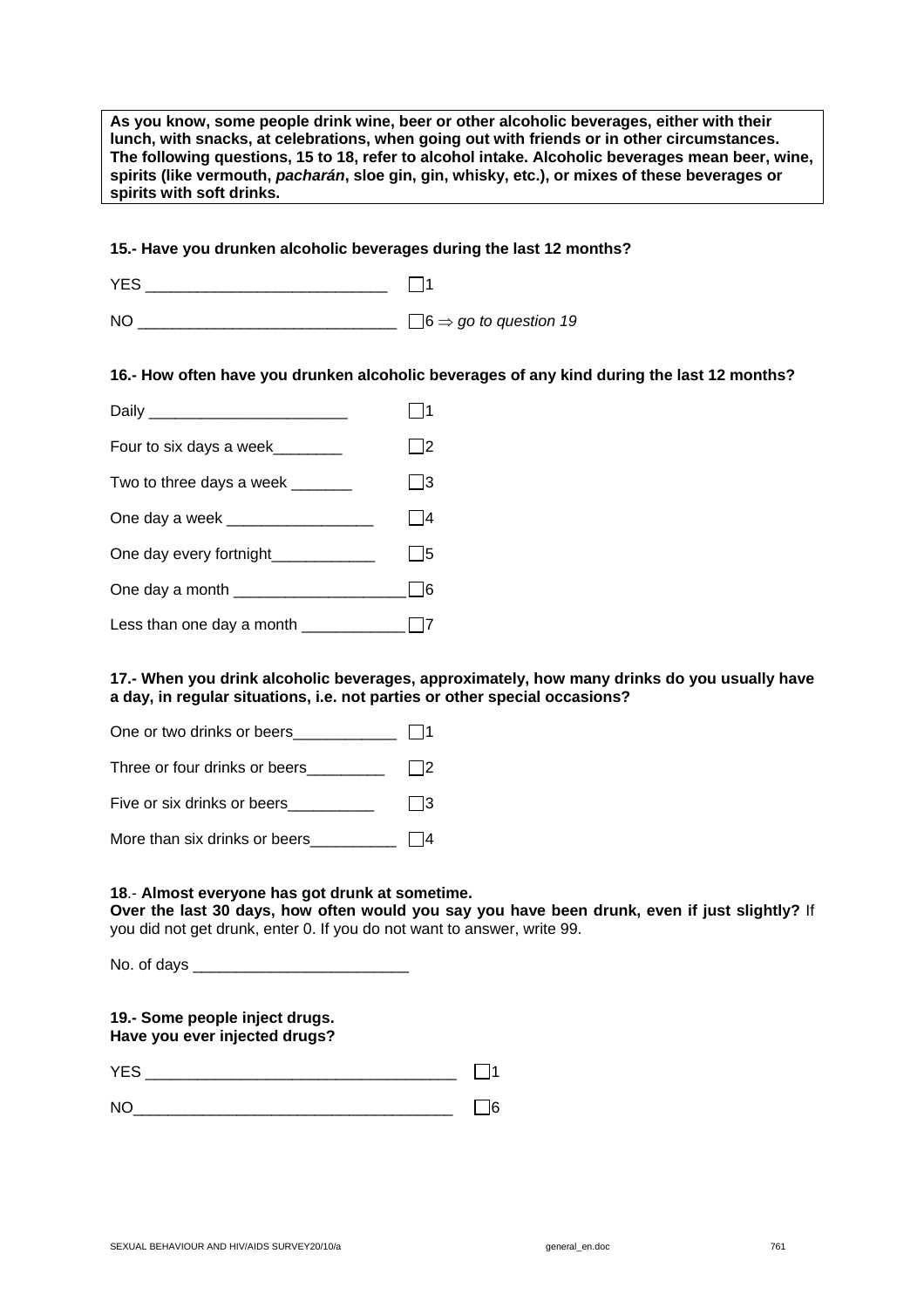## **SECTION C: INFORMATION AND SEXUAL EXPERIENCE**

**The questions in this section refer to the population's information on sex and sexual experience, i.e. sources of information on sexual issues and contraceptive methods and other characteristics concerning their sexual experience.** 

**This information is of utmost importance in view of combating AIDS, therefore if you do not want to answer a certain question, feel free to do so, but please complete the rest of the questionnaire.** 

\_\_\_\_\_\_\_\_\_\_\_\_\_\_\_\_

**Remember the information required is strictly confidential and anonymous and cannot be connected to a specific person.** 

**20.- How satisfactory was communication with your parents regarding sexual issues?** 

|                                                  | $\Box$ 3 |
|--------------------------------------------------|----------|
|                                                  | l 14     |
|                                                  |          |
| No communication whatsoever ____________________ |          |

## **21.- If you could have chosen, which source of information (person or resource) would have liked to learn about sex from?**

|                                                   | - 13 |
|---------------------------------------------------|------|
|                                                   | l 14 |
|                                                   | 5    |
| Teacher at school________________________________ | l 16 |
|                                                   | 7    |
| Doctor, nurse or other health personnel ________  | l 18 |
|                                                   | - 19 |
|                                                   | 110  |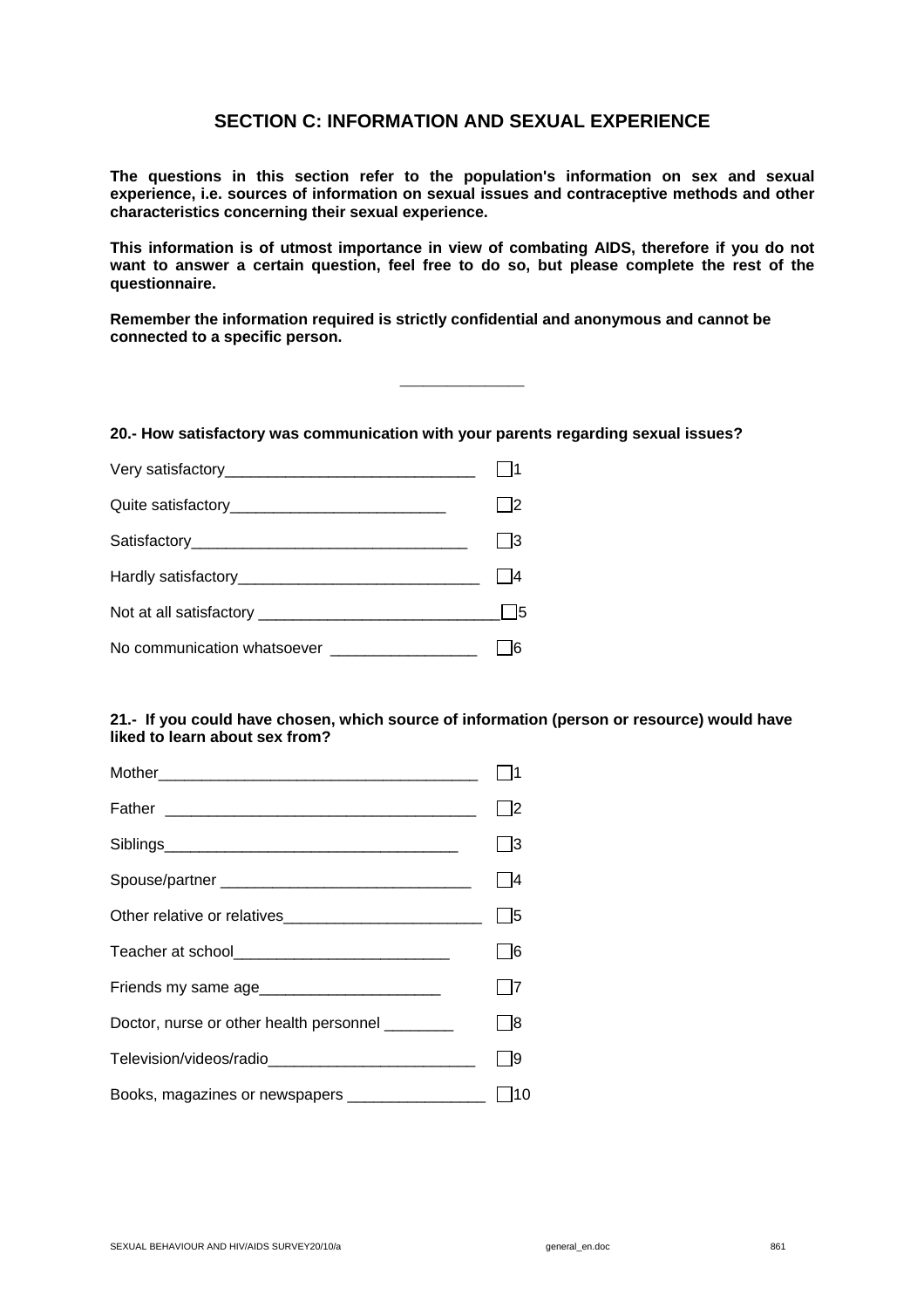## **22.- In practice, and in your case, which source was most helpful regarding sexual information?**

|                                                  | - 13 |
|--------------------------------------------------|------|
|                                                  | - 14 |
| Other relative or relatives                      | - 15 |
|                                                  | - 16 |
| Friends my same age ____________________________ | - 17 |
| Doctor, nurse or other health personnel_______   | - 18 |
|                                                  | - 19 |
|                                                  |      |
| Nobody told me anything______________________    |      |

## **23.- As regards sources of information on contraceptive methods, which was the most important for you?**

|                                                       | - 13        |
|-------------------------------------------------------|-------------|
|                                                       | - 14        |
|                                                       | l 15        |
| Teaching Body at school__________________________     | - 16        |
|                                                       |             |
| Doctor, nurse or other health personnel______________ | $\lfloor$ 8 |
| Television/videos/radio______________________________ | - 19        |
|                                                       |             |
| Nobody told me anything_______________________        |             |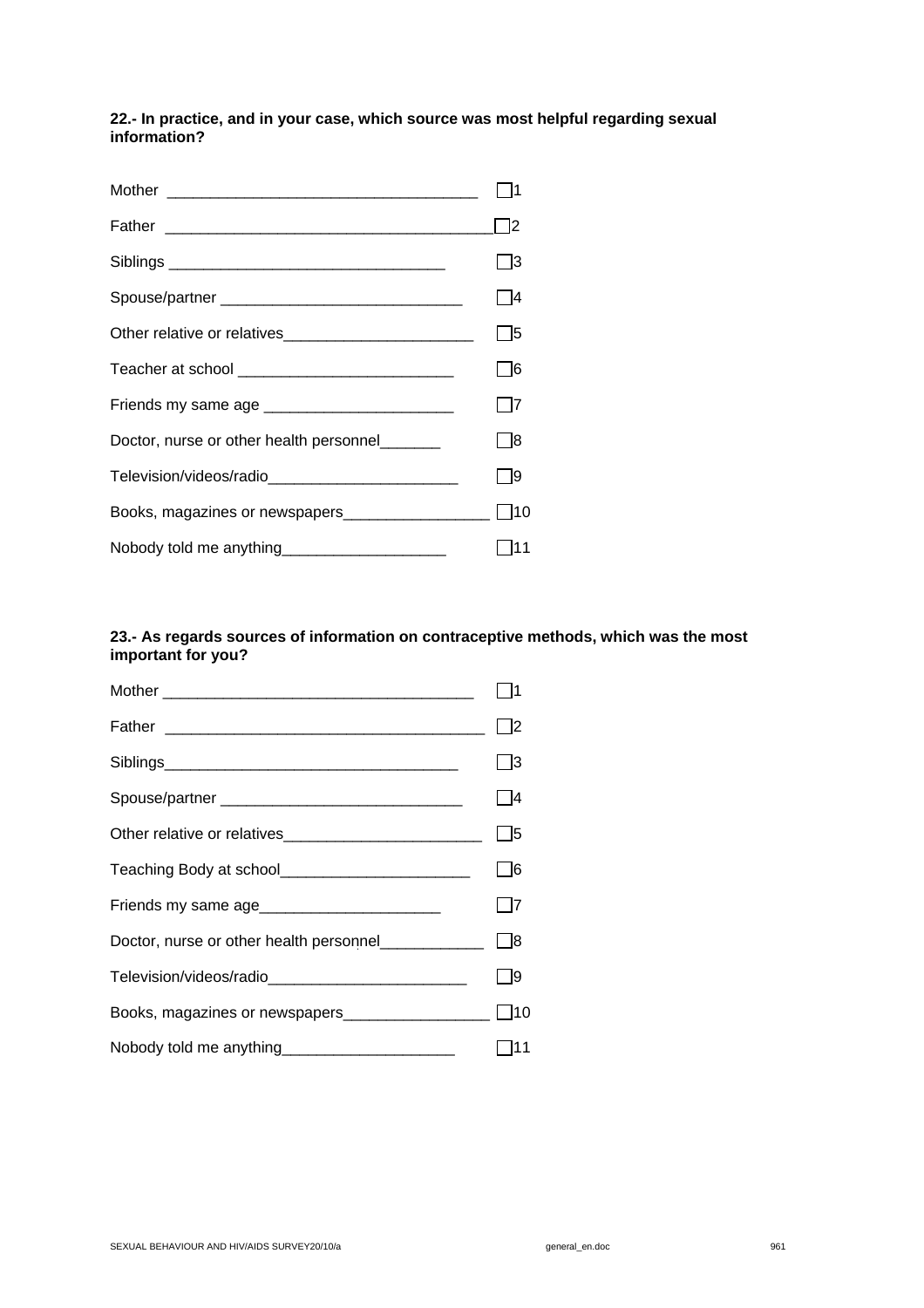**The term "sex" or "sexual relationship" can refer to different concepts.** 

**For this research, when this survey refers to "sex" or "sexual relationships" it only means relationships comprising vaginal, anal or oral penetration of the male organ, with or without orgasm.** 

**This definition of sexual relationship has been considered since this study mainly aims to analyse how aware people having these relationships are of the risk of the transmission of AIDS. Consequently, only relationships involving at least one man have been considered, i.e. relationships between man/woman or two men.** 

**24.- Considering the previous definition, have you ever had a sexual relationship?** 

| YES $\Box$ 1 | If you are a man⇒ <i>go to</i> Q 25<br>If you are a woman⇒ <i>go to</i> Q.26                                                        |
|--------------|-------------------------------------------------------------------------------------------------------------------------------------|
|              | NO <sub>__</sub> $\Box$ 6   If you are a man $\Rightarrow$ go to Section E. HIV TEST<br>If you are a woman $\Rightarrow$ go to Q.26 |

## **25.- Please state if you have had sexual relationships throughout your life:**

| Mostly with women, but at least once |            | $\Rightarrow$ go to SECTION C1          |
|--------------------------------------|------------|-----------------------------------------|
|                                      | $\sqrt{3}$ |                                         |
| Mostly with men, but at least once   |            |                                         |
|                                      |            | $\Box$ 5 $\Rightarrow$ go to SECTION C2 |

## **26.- Have you ever had sex with women?**

| <b>YES</b> | if Q24 =YES $\Rightarrow$ go to 27<br>If Q24 = NO $\Rightarrow$ go to SECTION E. HIV TEST                    |
|------------|--------------------------------------------------------------------------------------------------------------|
| NO         | If Q24 = YES $\Rightarrow$ go to SECTION C3.<br>$\Box$ 6 if Q24 = NO $\Rightarrow$ go to SECTION E. HIV TEST |

#### **27.- Please state if throughout your life you have had:**

| More sexual relationships with men, but<br>have had sex with a woman at least once |                  |
|------------------------------------------------------------------------------------|------------------|
| Same amount of sexual relationships with men and<br>with women                     | Go to SECTION C3 |
| More sexual relationships with women but<br>have had sex with a man at least once  |                  |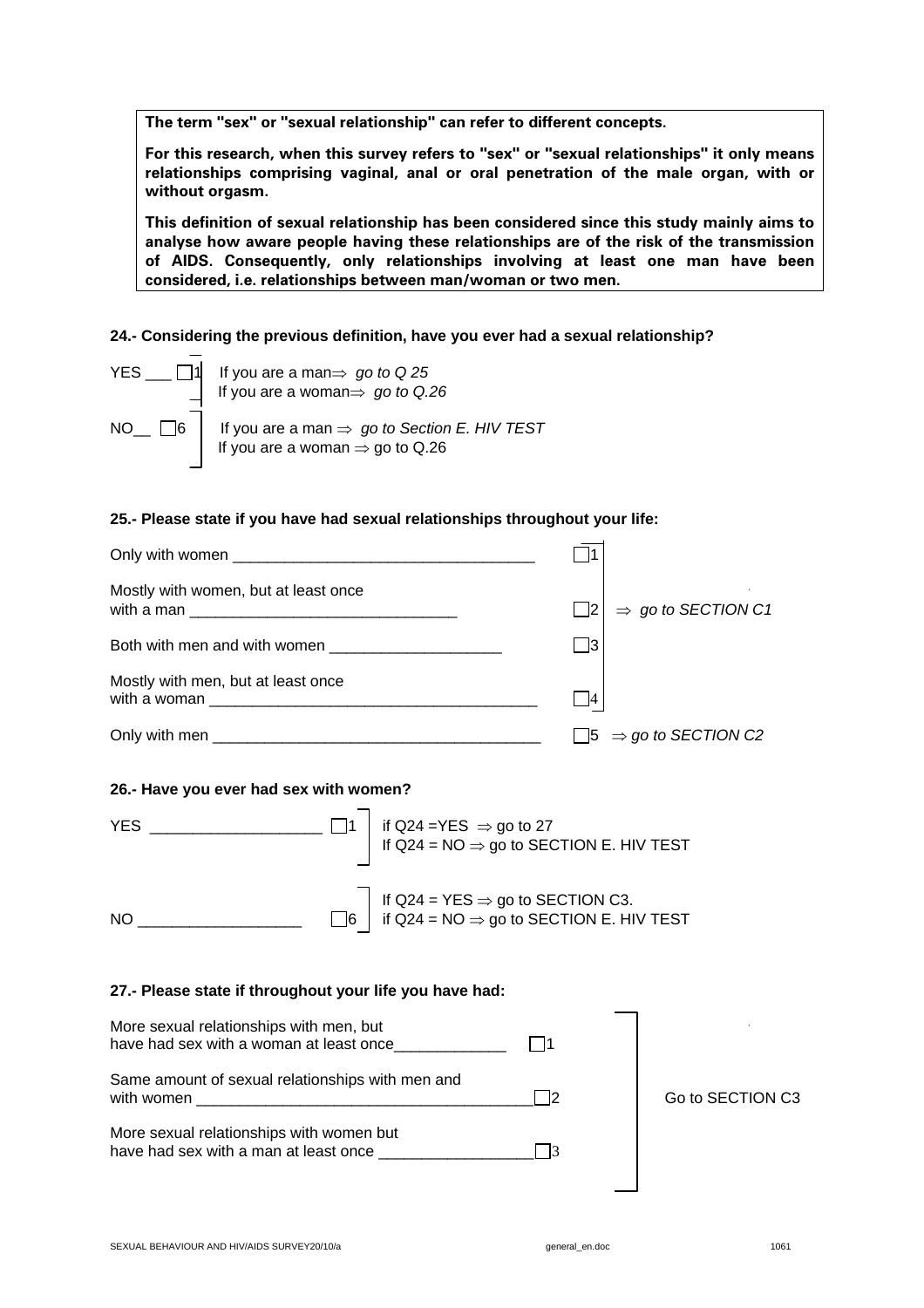## **SECTION D. SEXUAL HEALTH**

**The questions in this section refer to the population's sexual health, i.e. sexually transmitted diseases (STD) they may have suffered from.** 

\_\_\_\_\_\_\_\_\_\_\_\_\_

**63.- An STD is a disease that is transmitted after having sex with a person who is already infected, has a doctor ever diagnosed any of the following STDs throughout your life?** You may check more than one option.

|                                               | l 12              |
|-----------------------------------------------|-------------------|
|                                               | l 13              |
|                                               |                   |
|                                               | 15                |
| Genital ulcers or condyloma__________________ | $\Box$ 6          |
|                                               | - 17              |
|                                               | $\vert$ $\vert$ 8 |
|                                               | l 19              |
|                                               |                   |
| Other STDs_________                           | - 111             |
| Have never had an STD___                      | 12                |

If you checked more than one disease  $\Rightarrow$  go to question 64 If you only checked one disease  $\Rightarrow$  go to question 65 If you checked option 12  $\Rightarrow$  go to SECTION E. HIV TEST

**64.- Considering the list of diseases you have had, which did you suffer from last?** Check the **codes** assigned to each disease in question 63 and enter the code corresponding to the **last disease** you had. For example, if the last disease was "mycosis", write 7

Code for the last disease \_\_\_\_\_\_\_\_\_\_\_\_\_ |\_\_|\_\_|

|  |  |  |  | 65.- How long ago did you have the disease? |  |
|--|--|--|--|---------------------------------------------|--|
|  |  |  |  |                                             |  |

| During the last 12 months_ |  |  |  |
|----------------------------|--|--|--|
|----------------------------|--|--|--|

Over a year ago but less than five years ago<br> $\Box$ 2

| Over five years ago |  |  |  |
|---------------------|--|--|--|
|---------------------|--|--|--|

## **SECTION E. HIV TEST**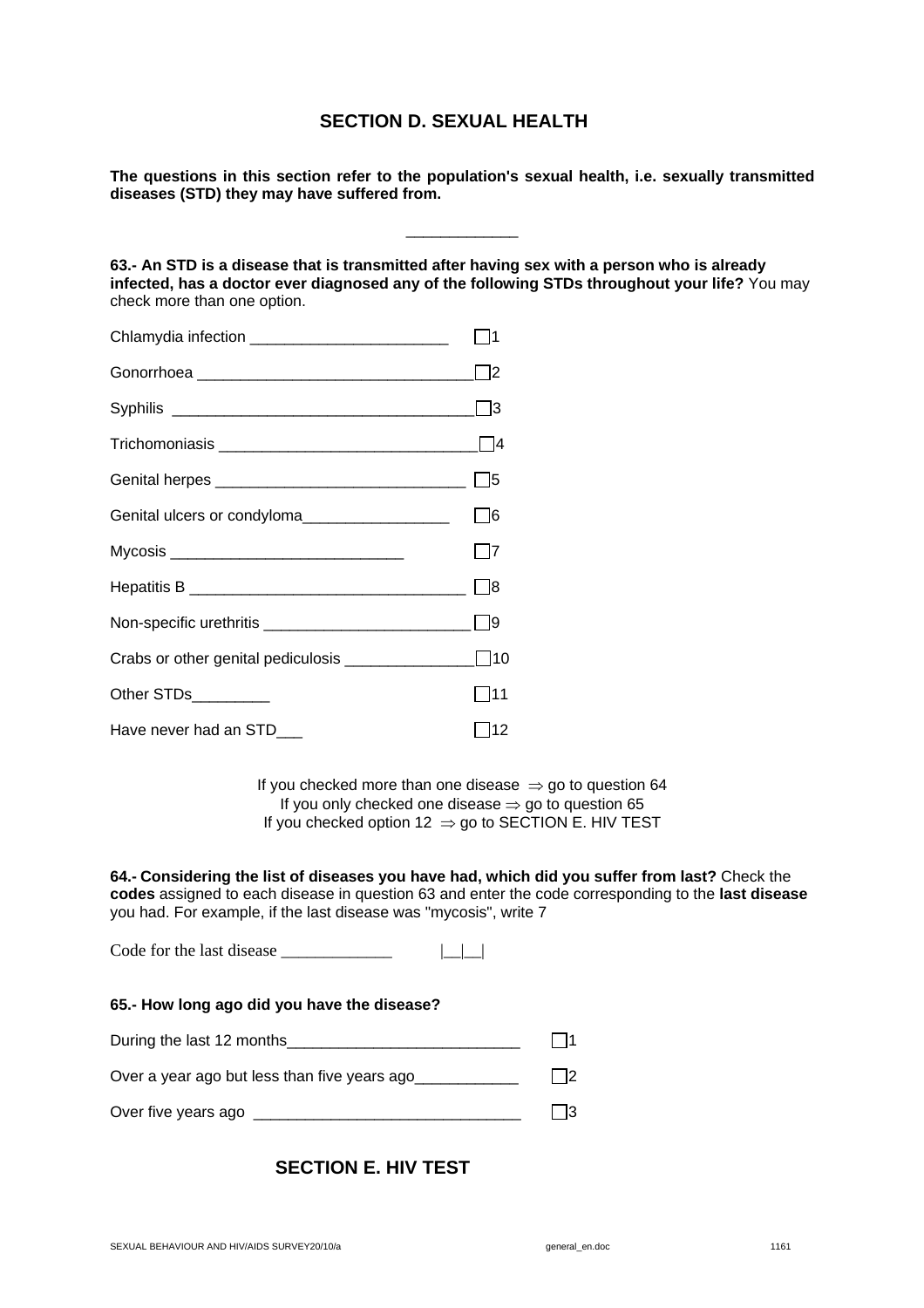**The questions in this section refer to the diagnosis of AIDS in the population, i.e. to whether the population has or has not taken an AIDS test.** 

**\_\_\_\_\_\_\_\_\_\_\_** 

**66.- Have you given blood after 1986?** 

| <b>YES</b> |    |
|------------|----|
| NO         | 16 |

## **67.- Regardless of whether you have given blood or not, have you ever had an AIDS test?**

| Yes, once    |                                                   |
|--------------|---------------------------------------------------|
| Yes, several |                                                   |
| <b>No</b>    | $\Box$ 3 $\Rightarrow$ Go to SECTION F. ATTITUDES |

## **68.- When was the last time you had an AIDS test?**

| Less than 12 months ago        |  |
|--------------------------------|--|
| Between one and two years ago  |  |
| Between two and five years ago |  |
| Over five years ago __         |  |

#### **69.- Why did you have this last AIDS test?**

| I needed one to get an insurance/mortgage/ travel ______________________________                               |      |
|----------------------------------------------------------------------------------------------------------------|------|
| I had had sexual relations with a partner I didn't know and didn't use a condom $\Box$                         |      |
| Doctor's orders experience and the contract of the contract of the contract of the contract of the contract of |      |
|                                                                                                                | l 15 |
|                                                                                                                |      |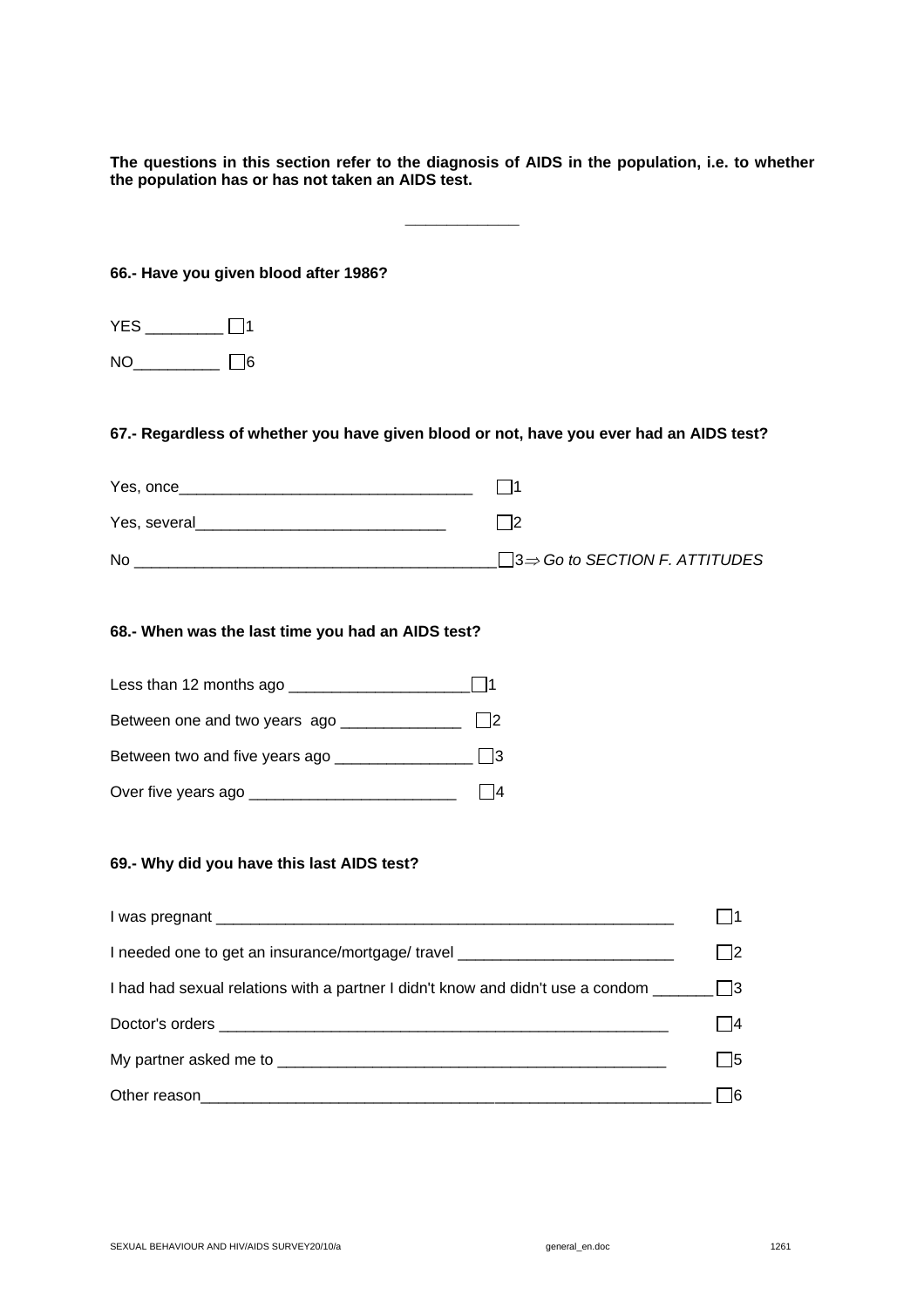## **70.- Where did you have that last AIDS test?**

|                                                                               | l 12       |
|-------------------------------------------------------------------------------|------------|
| At a specialist's office (lung doctor, gynaecologist)________________________ | $\Box$ 3   |
|                                                                               | l 14       |
|                                                                               | $\vert$ 15 |
|                                                                               |            |
|                                                                               | $\Box$ 7   |
|                                                                               | I 18       |
|                                                                               |            |

## **71.- Have you received the results for that last AIDS test?**

| <b>YES</b> |  |
|------------|--|
| <b>NC</b>  |  |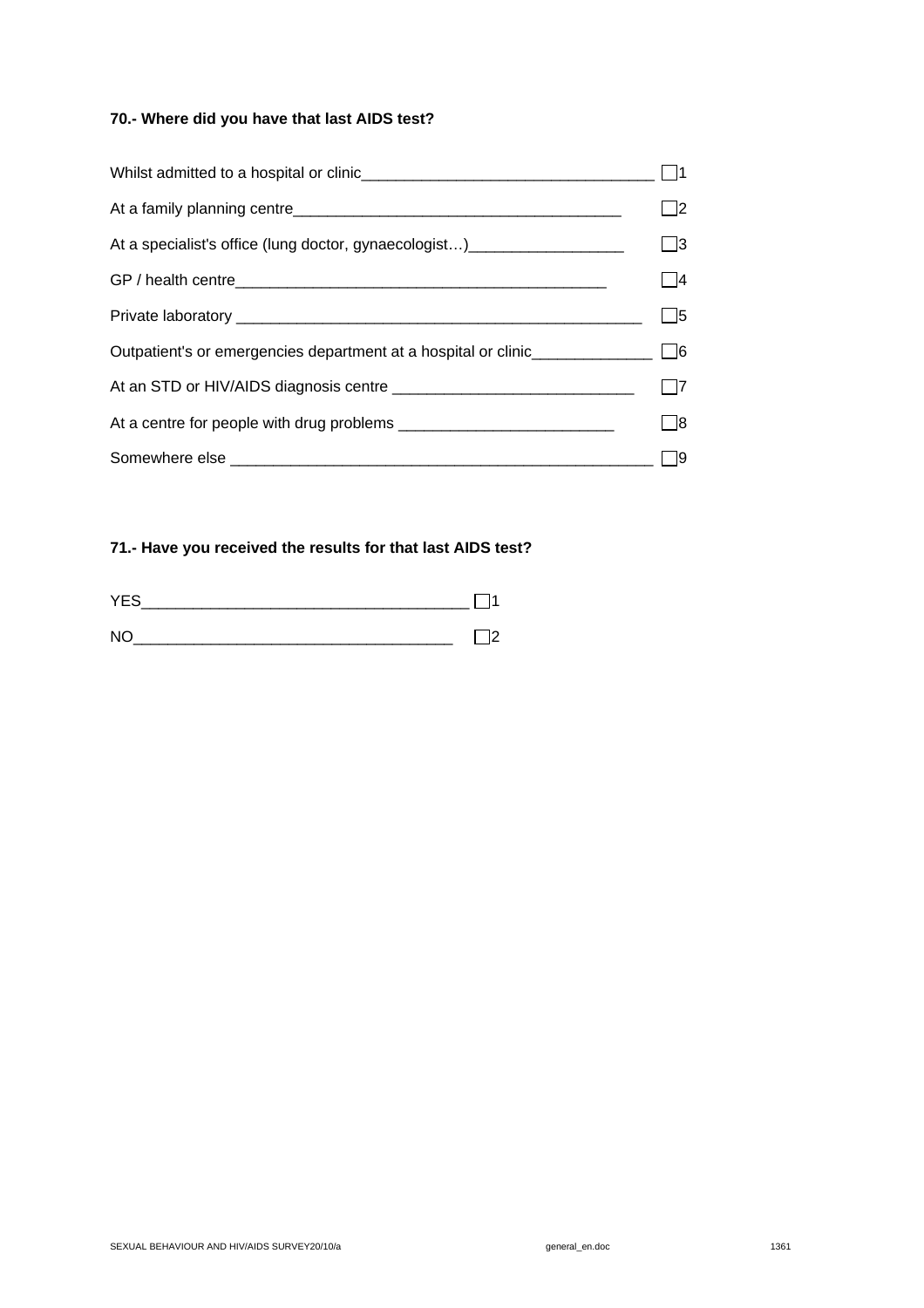## **SECTION F. ATTITUDES**

**The questions in this section refer to attitudes and opinions regarding behaviours that could lead to AIDS infection, i.e. sexual practices, use of condoms and other opinions and attitudes.** 

**\_\_\_\_\_\_\_\_\_\_\_\_\_\_** 

**72.- In your opinion, could any of the following become infected with the AIDS virus by having sex?:** 

|                                                                                                                                 | 1         | 2                     | 3           | 4       |
|---------------------------------------------------------------------------------------------------------------------------------|-----------|-----------------------|-------------|---------|
|                                                                                                                                 | High risk | Intermedi<br>ate risk | Low<br>risk | No risk |
| 1. People who only have sex with a stable<br>partner of the opposite sex or who are                                             |           |                       |             |         |
| 2. People who have a stable partner of the<br>opposite sex or who are married, who<br>occasionally have sex with persons of the |           |                       |             |         |
| opposite sex other than their                                                                                                   |           |                       |             |         |
| 3. People who have sexual relations<br>with several people of the opposite sex                                                  |           |                       |             |         |
| 4. Men who only have homosexual<br>relationships with a stable partner of the                                                   |           |                       |             |         |
| 5. Men who have a stable partner of the                                                                                         |           |                       |             |         |
| same sex who occasionally have<br>homosexual relationships with another<br>man                                                  |           |                       |             |         |
| 6. Men who have homosexual relations with<br>other men ________                                                                 |           |                       |             |         |
| 7. Women who have sexual relations with                                                                                         |           |                       |             |         |
|                                                                                                                                 |           |                       |             |         |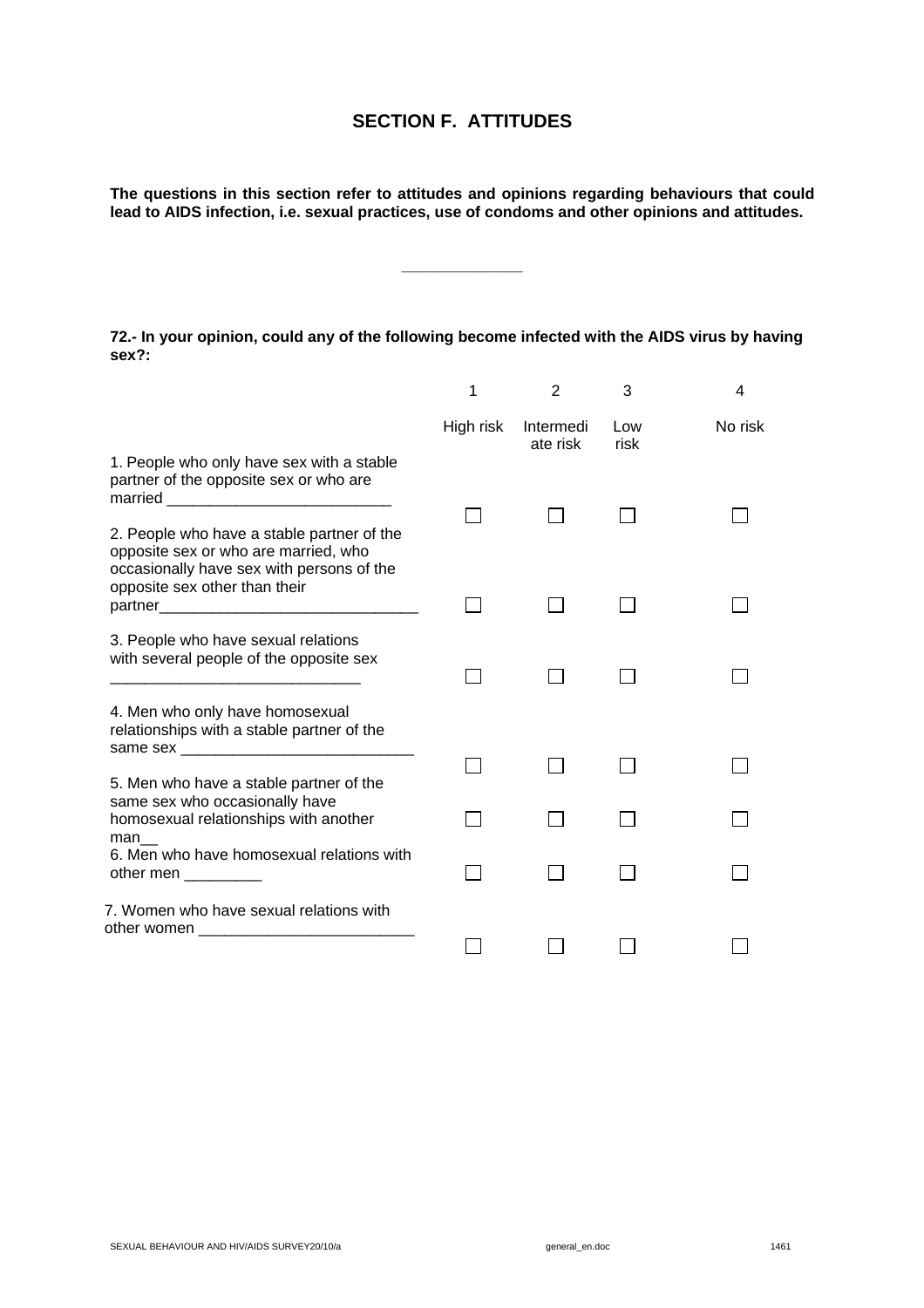**73. In your opinion, which of the following can transmit the AIDS virus.** You may check more than one option

|                                                                              | l 12 |
|------------------------------------------------------------------------------|------|
|                                                                              | l 13 |
|                                                                              |      |
|                                                                              | l 15 |
|                                                                              | l 16 |
| Being in hospital in the same place as a person who has AIDS $\Box$ $\Box$ 7 |      |
|                                                                              |      |

**74.- In your opinion, what risk of AIDS infection do people who inject drugs have:** 



## **75.- Given your current sexual behaviour, do you think you are at risk of contracting AIDS?**



#### **76.- Have you ever thought you may have been in a position where you could have got AIDS?**

| - ^<br>VE- |  |
|------------|--|
| N1         |  |

## **77.- Would you work in the same place as someone who has AIDS?**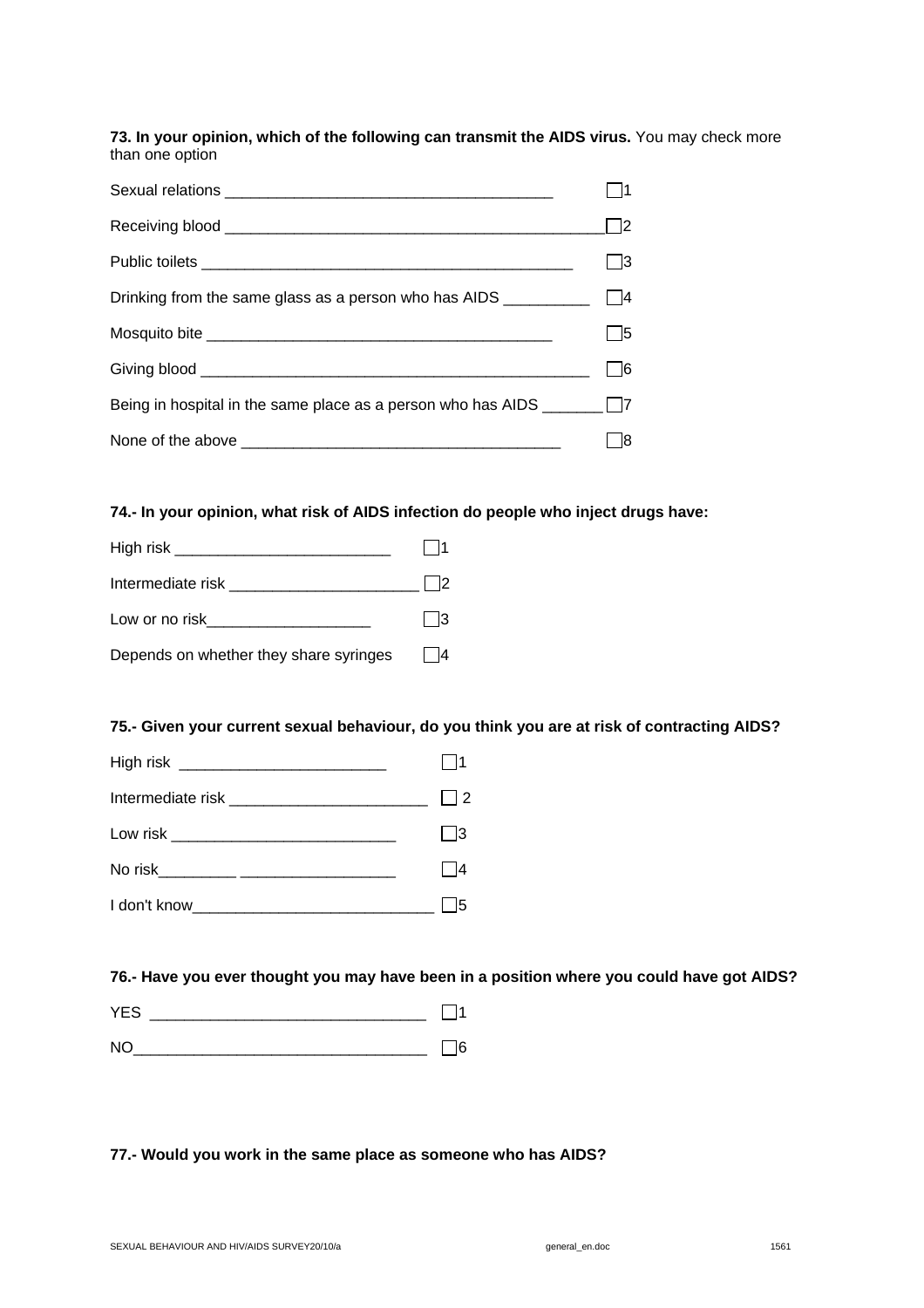| Yes                                |  |
|------------------------------------|--|
| No                                 |  |
| I don't know, possibly, it depends |  |

## **78. In your opinion, how effective are the following measures against AIDS:**

|           |                                                                                                                                                                                                                                      | 1              | 2         | 3            | 4      |
|-----------|--------------------------------------------------------------------------------------------------------------------------------------------------------------------------------------------------------------------------------------|----------------|-----------|--------------|--------|
|           |                                                                                                                                                                                                                                      | Very effective |           | Quite Hardly | Not at |
| all       |                                                                                                                                                                                                                                      |                | effective | effective    |        |
| effective |                                                                                                                                                                                                                                      |                |           |              |        |
|           | 1. Wash after having sex________                                                                                                                                                                                                     |                |           |              |        |
|           | 2. Choose partners correctly ____________________                                                                                                                                                                                    |                |           |              |        |
|           |                                                                                                                                                                                                                                      |                |           |              |        |
|           | 4. Use a male condom ___________________                                                                                                                                                                                             |                |           |              |        |
|           |                                                                                                                                                                                                                                      |                |           |              |        |
|           | 6. Ask partner to have an AIDS test _____________________                                                                                                                                                                            | $\Box$         |           |              |        |
|           | 7. Have an AIDS test frequently _________________                                                                                                                                                                                    |                |           |              |        |
|           | 8. Ask partners about their sexual history______                                                                                                                                                                                     |                |           |              |        |
|           | 9. Use a female condom <b>container and the set of the set of the set of the set of the set of the set of the set of the set of the set of the set of the set of the set of the set of the set of the set of the set of the set </b> |                |           |              |        |

#### **79.- People have different opinions about condoms. Please state the degree to which you agree with the following statements on the use of condoms:**

|                                                                                        |               | $\overline{2}$     | 3                 | 4               | 5             |
|----------------------------------------------------------------------------------------|---------------|--------------------|-------------------|-----------------|---------------|
|                                                                                        | Agree totally | Agree<br>partially | Agree<br>somewhat | Do not<br>agree | Don't<br>know |
| 1. Hard to use                                                                         |               |                    |                   |                 |               |
| 2. Make partner distrustful_                                                           |               |                    |                   |                 |               |
| 3. Women stop feeling aroused_                                                         |               |                    |                   |                 |               |
| 4. Men stop feeling aroused __                                                         |               |                    |                   |                 |               |
| 5. Prevents feeling the other person's<br>body _______________________                 |               |                    |                   |                 |               |
| 6. Sexual relations can be enjoyed more<br>fully as you feel<br>safer_________________ |               |                    |                   |                 |               |
| 7. They are safe                                                                       |               |                    |                   |                 |               |

$$
1661
$$